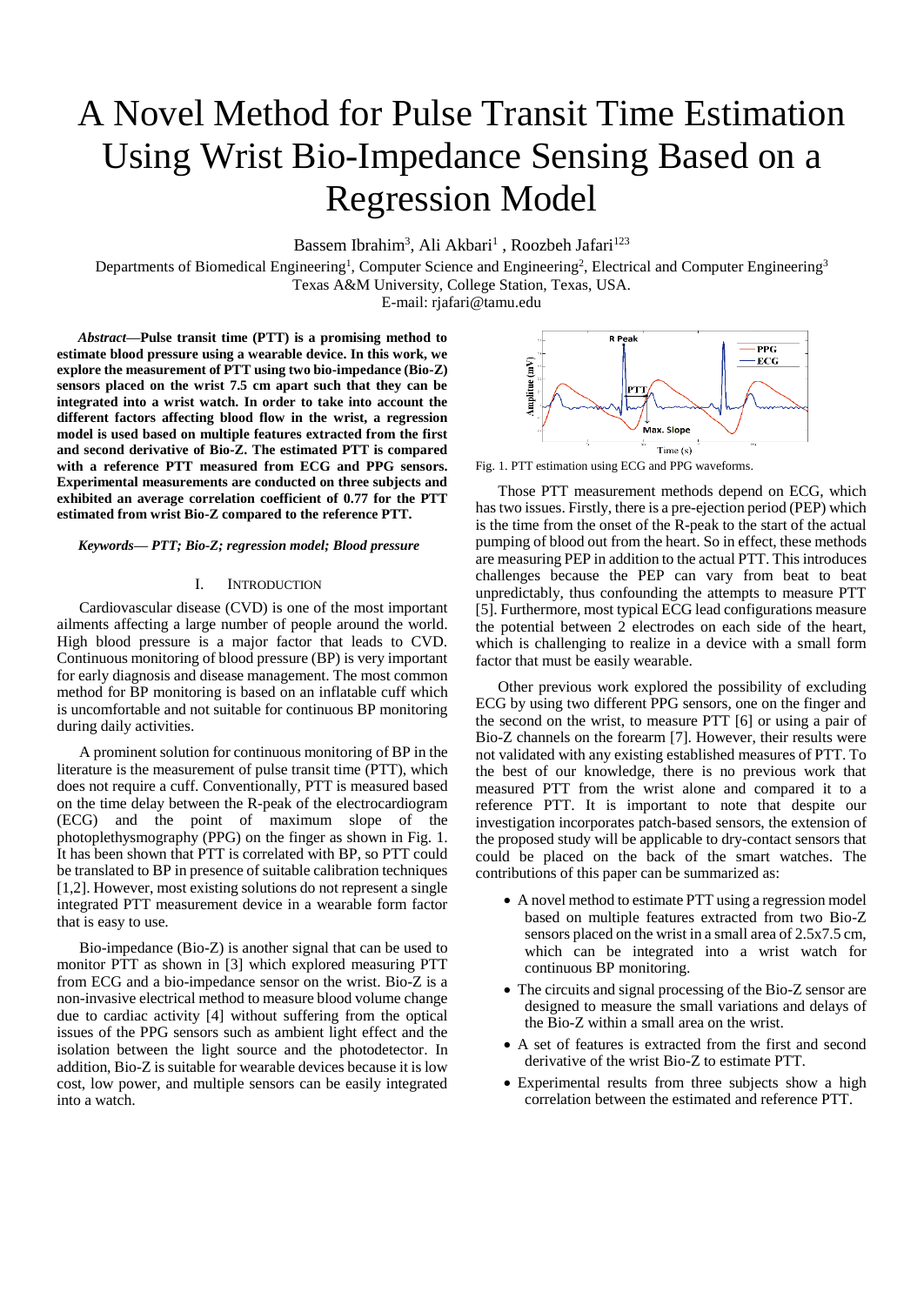In this paper, Section II discusses the details of our method. The experimental results are presented in Section III and then, the conclusion in section IV.

# II. METHODS

#### *A. PTT Measurement Circuits*

From our measurements, the average amplitude of Bio-Z variation is 100 m $\Omega$  due to blood volume change at the wrist and the maximum PTT through 7.5 cm is 10 ms. Therefore, a highly sensitive Bio-Z sensor was designed based on discrete components that include analog front-end circuits for current injection and voltage sensing, an analog-to-digital converter (ADC) for data sampling, and finally, signal processing algorithms for signal demodulation and filtering as shown in [Fig. 2](#page-1-0) (a). The Bio-Z was measured by generating an AC current signal from a DAC controlled by an MCU that generateed a voltage waveform followed by a V-to-I converter to convert the voltage to current. The current was applied to the wrist through 2 electrodes and in between, there were 2 pairs of sensing electrodes as shown in [Fig. 2](#page-1-0) (b). The sensing path for each Bio-Z sensor included instrumentation amplifier (IA) which is AD8421 from Analog Devices with low noise spectral density of 3.5 nV/ $\sqrt{Hz}$  at 1 kHz followed by an ADC. Then, the signal was demodulated in the digital domain by multiplying it by the carrier from the DAC output followed by a low-pass filter with a cut-off frequency of 4.4 Hz to remove the out of band noise, and to allow for measuring practical heart rates up to 180 beats per minute.

The reference PTT is the ECG-to-PPG PTT which was calculated from ECG and PPG on the finger. Although this reference PTT depends on ECG and suffers from the PEP problem, it was the only available standard method that could be used as our reference. The ECG was measured by the SparkFun Single Lead Heart Rate Monitor, which is based on the AD8232 analog front end developed by Analog Devices. The ECG electrodes were placed one on each arm to provide a single channel of ECG. The PPG was measured using the AFE4490 EVM by Texas Instruments. The sensor itself is a finger-clip based transmitting type PPG device attached to the index finger. All the signals were simultaneously sampled by the ADC ADS1274 from Texas Instruments at 64 kSPS to enable accurate measurement of PTT with an error less than 15.7µs, which is much smaller than the average PTT.

# *B. Bio-Z Features and Regression Model*

The typical Bio-Z signal from a sensor placed on the wrist is shown in Fig. 3. When blood rushes to the artery at the sensor location, the Bio-Z signal falls from the maximum impedance (peak) to the maximum descending slope (MDS) point and then down to the minimum impedance (foot), followed by other smaller peaks and foots due to reflection pulses that decay with time till the arrival of the new pulse.

The PTT can be measured directly from the delay between the two Bio-Z signals on the wrist. Unfortunately, the delay across a small distance on the wrist is very small compared to the descending time from the peak to the foot. Therefore, small variations in the Bio-Z descending slopes between Bio-Z1 and Bio-Z2 causes different delays between their peak, MDS and foot points. In order to consider this effect, PTT was estimated using a regression model based on three different delays  $(T_n, T_m)$ and  $T_p$ ) at the start, middle and end of the descending slope as shown in [Fig. 4.](#page-2-0)  $T_m$  is calculated as the delay from the MDS point of Bio-Z1 to Bio-Z2, while  $T_n$  and  $T_p$  are the delays between the negative and positive peaks of the second derivative of Bio-Z1 and Bio-Z2. The second derivative is used to calculate the start and end time of the descending slope instead of the peak and foot of the Bio-Z because they are affected by the reflection pulses that vary from beat to another.

To capture all the factors related to the slope, the maximum descending slope  $(MDS_1$  and  $MDS_2$ ) of Bio-Z signals were extracted from the amplitude of the negative peak of the first derivative. The descending time  $(DT_1$  and  $DT_2$ ) and the amplitude of the positive and negative peaks of the second derivative  $(A_{n1}, A_{p1}, A_{n2}, A_{p2})$  are useful features that are correlated to the slope. The heart rate (*HR*) is also an important feature that affects PTT especially during fast changes of *HR*.



<span id="page-1-0"></span>Fig. 2. (a) Overall measurement circuit schematic and the placement of Bio-Z, ECG and PPG sensors, (b) The placement of the current injection electrodes, Bio-Z1 and Bio-Z2 sensing electrodes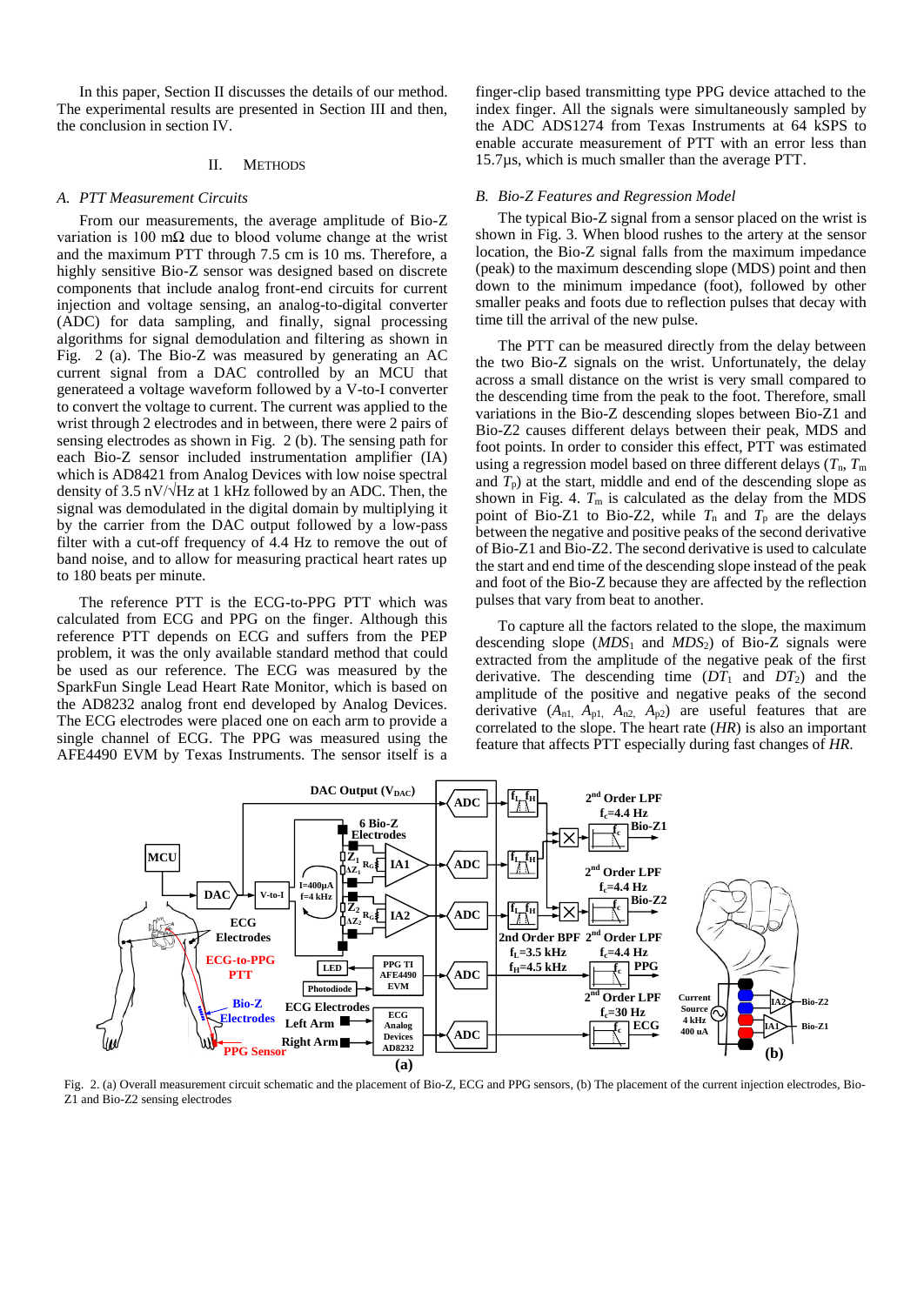

Fig. 3. Bio-Z signal showing HR and, peak, foot and MDS points.



<span id="page-2-0"></span>Fig. 4. (a) Bio-Z descending slope and the features as extracted from (b) Bio-Z first derivatives, (c) and (d) Bio-Z1 and BioZ2 second derivatives.

All these features were used by a regular linear regression model to estimate the PTT (*PTT*<sub>est</sub>). This simple model is attractive for wearable devices because of its low computational cost while it shows reasonable results in estimating the PTT based on the features extracted from the Bio-Z signal. The model took the aforementioned features as the input and estimated the *PTT*<sub>est</sub> in the output as shown in (1). The reference PTT (ECG-to-PPG PTT) was used to train the model and find the coefficients of this model:

$$
PTT_{est} = b_0 + b_1 T_n + b_2 T_m + b_3 T_p + b_4 DT_1 + b_5 DT_2 + b_6 A_{n1}
$$
  
+ $b_7 A_{p1} + b_8 A_{n2} + b_9 A_{p2} + b_{10} MDS_1 + b_{11} MDS_2 + b_{12} HR$  (1)

Where  $b_i$ 's are the coefficients that were calculated in the linear regression model for each subject. The data set was divided into 60% for training and 40% for testing.

### III. EXPERIMENTAL RESULTS

The Bio-Z sensor was first calibrated leveraging a known fixed resistor to convert voltage to resistance. The RMS error of the Bio-Z sensor was measured to be less than  $1 \text{m}\Omega$ , which is much lower than the target Bio-Z variations. The delay between the two Bio-Z channels was confirmed to be within  $\pm 1$  ADC time step, which is not significant in measuring PTT.

Covidien gel ECG patches were used for the Bio-Z and ECG electrodes. The two Bio-Z sensors were placed along the radial artery within 5 cm distance of each other to potentially fit in a wrist watch as shown in [Fig. 5.](#page-2-1) Based on experimental testing of the Bio-Z sensor on radial and ulnar arteries at different frequencies from 2 to 16 kHz, the radial artery and the frequency of 4 kHz were the best configuration to detect the variations of Bio-Z due to blood flow. The current amplitude was also adjusted to 400µA to be compliant with safety standards [8].



Fig. 5. The placement of electrodes on the wrist for the Bio-Z1 and Bio-Z2 sensors and the PPG finger clip.

<span id="page-2-1"></span>The data was collected from 3 subjects with 10 trials each while seated on a chair; each trial was 8 seconds, limited by the maximum number of points that can be acquired by the ADC software provided with the EVM. The trials were evenly divided to represent 3 different states: normal condition, Valsalva breathing maneuver [9], and immediately after preforming pushups for 30 seconds. These actions introduced temporary changes in BP, and thus PTT, to train and test our model. The data was collected from human subjects under IRB approval IRB2017- 0086D. [Fig. 6](#page-2-2) shows an example of the four simultaneous physiological signals as measured by our circuits and after filtering and signal processing. The average Bio-Z was 132.8  $\Omega$ and 129.1 Ω with variations of 85 mΩ and 102 mΩ for Bio-Z1 and Bio-Z2, respectively.

The time delay from ECG R-peak to the MDS point of Bio-Z1, Bio-Z2 and PPG were compared beat-to-beat as shown in [Fig. 7.](#page-2-3) The time delay of the PPG signal was larger than those of Bio-Z1 and Bio-Z2, since it represents the maximum distance traveled by the pulse wave till reaches the finger. The figure also shows that all delays are correlated together from beat to beat.

We observe that Bio-Z1, which is nearer to the heart, has an unexpected higher delay compared to Bio-Z2. This can be explained by the observation of the descending edges of both Bio-Z1 and Bio-Z2 as shown in Fig. 8.



<span id="page-2-2"></span>Fig. 6. ECG, Bio-Z1, Bio-Z2 and PPG signals as measured by our circuit



<span id="page-2-3"></span>Fig. 7. The beat-to-beat time delay from ECG R-peak to the MDS point of Bio-Z and PPG (above), the time delay  $(T<sub>m</sub>)$  between two Bio-Z (below).